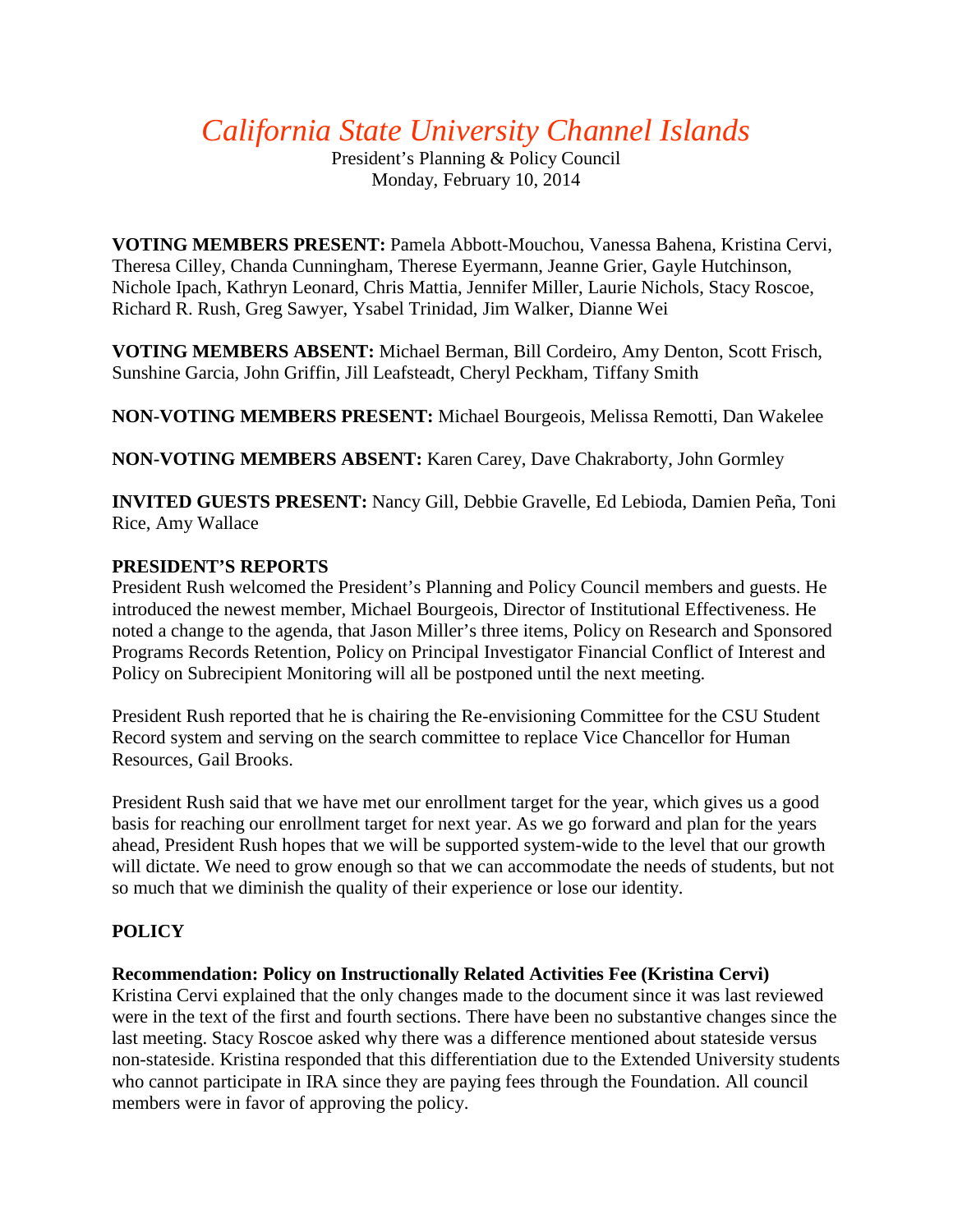#### **Discussion: Policy on Communication with Students (Toni Rice)**

Toni Rice presented a PowerPoint presentation to the Council to explain the complexity of this policy. The policy was originally written in 2008, which only included students' individual Dolphin email and mail from campus. The new policy includes social media and texting as a means of communicating with students. This revised policy will have implications on the Global Dolphin Email Policy.

Student Affairs manages requests for global emails to go out to students, but they are ending out too many emails and needed a policy to manage the requests and create accountability. We need to go back to communicating only the most important information via email and redirect other communication to the other tools we have in place already. We also could have designated individuals in each division who could send out these emails and they wouldn't have to funnel through the Student Affairs office. A committee was pulled together to determine appropriate changes to this policy.

The proposed changes that are asked of the PPPC to consider are to:

- Update the existing policy on communication with students so that it goes back to the original purpose of the global Dolphin email and to reroute events and activities announcements
- Eliminate the Global Dolphin Email Policy which will no longer be needed

Technology & Communication is now leading some focus groups to address students' questions about a centralized place where they can go to for every event on campus.

Therese Eyermann noted on point "k" that it might help to clarify the number of units per year. She also suggested that this be presented to Academic Senate so that faculty could hear about this. Toni said that she is happy to present this in any appropriate forum group setting.

Dan Wakelee addressed the item k concern, saying that it appears to be speaking to alumni. Toni Rice said there is a lot of debate about item "k" and that according to IT, a student's password may expire, but their Dolphin account is kept active until they graduate or withdraw from the university. As long as they have attempted 30 units, they still have access to their dolphin email. We may want to change this practice through IT, but that is how they operate the email. President Rush asked Toni to verify this with Michael Berman.

Jim Walker asked if they also text for global emails. Nancy Gill commented that social media or texting is not used for official business. Nancy Gill said that most events and activities information is sent out through social media. Jeanne Grier pointed out that social media may be used by faculty, not just texting. Toni said there's also a separate Senate policy that talks about how faculty can decide how they use email to communicate with their students. Kathryn Leonard brought up the "CI Faculty Community" site and wondered if students had something like this as well. Nancy Gill responded that CISync works in that way. Chris Mattia added that we are exploring using the same system for IBO for a new cohort of students to move forward. We have not created an overall student community, although there are lots of groups that use the CI community system. It's available and if there's interest we can set that up and begin utilizing it.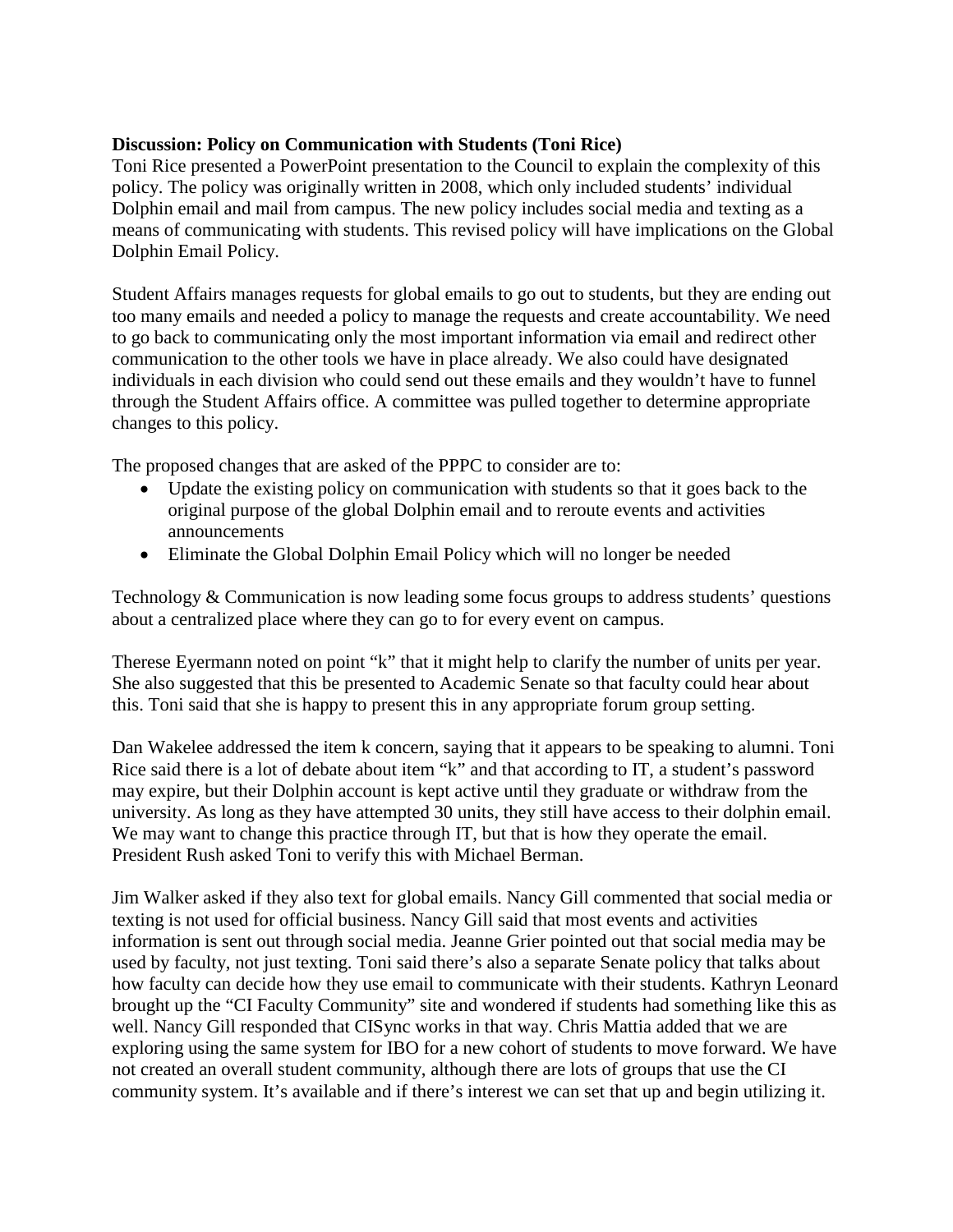However, as soon as something is posted to the community, it forwards that message out to all of the community members.

Dan Wakelee mentioned that the last paragraph in this policy seems to prohibit the use of texting for non-emergency uses. Should we be that specific as technology evolves? Nancy Gill responded that texting is tricky because you have to use a university phone to do the texting and you can't verify who's on the other end. President Rush clarified that we use texting for emergency and global for important pro forma announcements. Toni Rice said they would have to verify if texting technology could be used for event announcements in the future.

Chris Mattia added that CI Alert is part of the BlackBoard system and it's only utilized for emergency communication right now. The current signal-to-noise ratio is really good, so if we're getting a text message from the campus, we all know it's an emergency. If we begin using this tool to communicate other messages, we need to make sure that ratio doesn't change so that they know it's critical information.

Toni Rice also stated that someone has to do the centralized messaging to make sure that the communication is accurate. There's a lot of behind the scenes management that has to happen.

Nancy Gill added that when we do send out messages, we want to make sure that students are reading them. Technology & Communications is working on a mobile app that contains a link to events that goes to the main university calendar ("25 Live") on the website. The Technology  $\&$ Communications office will be meeting with students to hear their ideas about how we can help them with communication needs. Students would rather have one place to go and know all of the information is there.

President Rush asked that Council members talk with their areas and get them to weigh-in on this so that we get some clarity on the purpose of the Dolphin email is for so that we can use it appropriately and give Toni Rice any feedback.

#### **Policy on Student Health Services (Ed Lebioda)**

Ed Lebioda explained Executive Order 943 regarding establishing a student health center on campus. Our policy mirrors the executive order, but there's one caveat. CI's facility does not have an x-ray machine or pharmaceuticals, due to lack of personnel. Those are our issues we are looking at for the future. Student Health Services is located behind Sage Hall and it's very limited in what we can provide, but we hope to expand as we go. The executive order requires us to provide some basic services. The executive order itself stipulates the pharmacy and the x-ray capabilities, so we've take those out. The policy is really there so our students have a good understanding of what will be provided for them.

Ed also explained that the Chancellor's Office is putting together a task force to examine health care in the CSU as a whole. No one knows exactly how the Affordable Healthcare Act will affect the CSUs. A lot of our basic services should be covered under those health policies, but we charge state-side students a mandatory health fee. A lot of that coverage is supposed to be free under the Affordable Healthcare Act. In previous years, students weren't required in the CSU to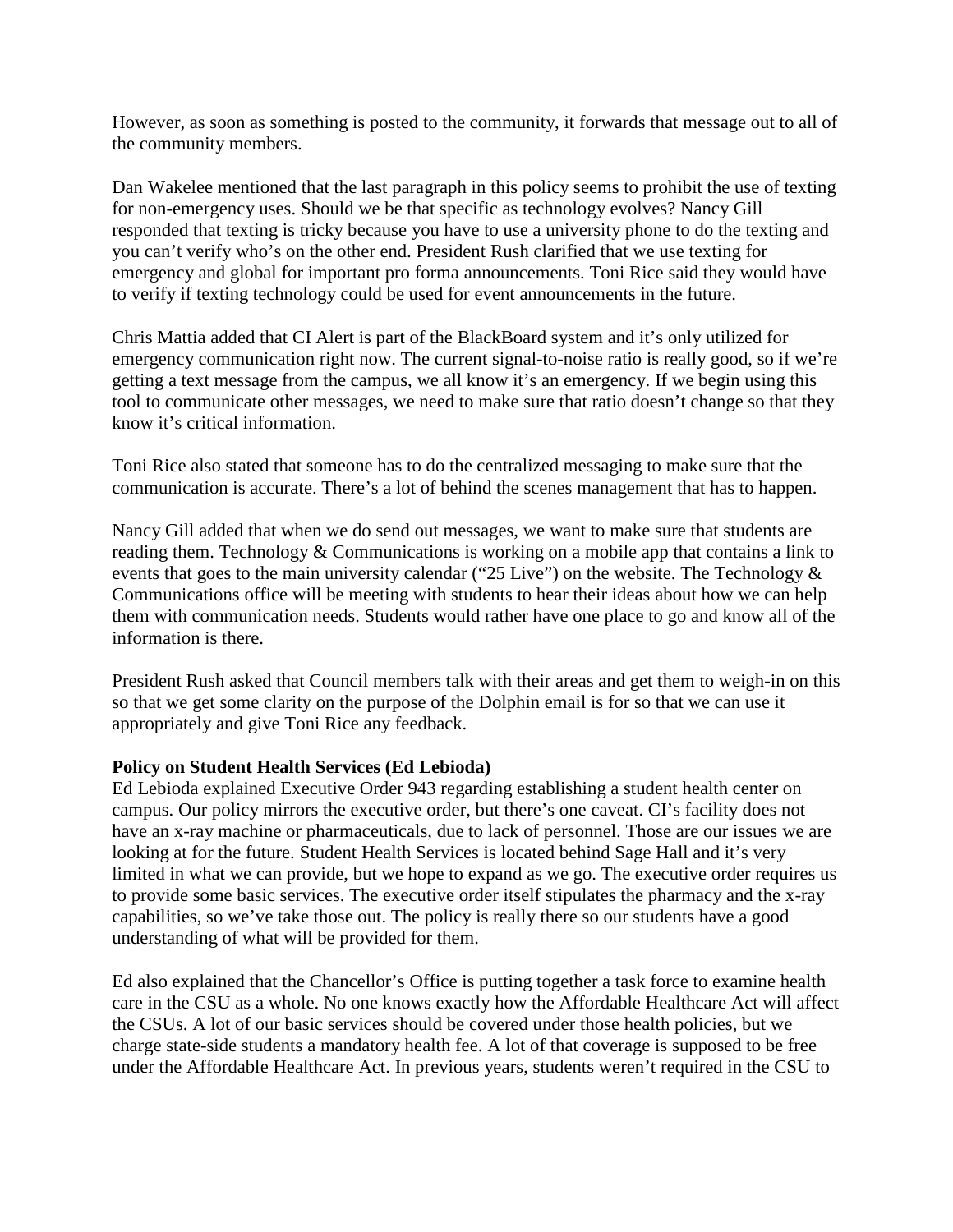have health insurance. They are required now, although we don't check on that requirement yet. This policy could be a moot point in the next few months.

Kathryn Leonard asked if mental health relates to this policy. Ed responded that there is a separate policy for that. Kathryn suggested adding a reference in this policy to where the mental health information can be found.

President Rush asked everyone to let Ed know their thoughts about this policy.

#### **Policy on Alcohol at CSU Channel Islands (Damien Pena)**

Damien Pena explained that titles and "CSUCI" references were changed and updated in this policy. A new executive order that dictates our judicial policy was also added. Lastly, some of the terminology based on Executive Order 1068 was changed, noting that student clubs and organizations are called "student organizations."

Stacy Roscoe asked about a restriction regarding guests or residents under the age of 21. He asked why non-student employees are an excluded group. Damien responded that he will go back to HR to make sure that this is the professional staff that we have working in the resident halls with students. Stacy said this sentence makes it sound like the employees are excluded from the designated zones. Damien clarified that this is all-inclusive for anyone residing in the resident halls, but it doesn't apply to professional staff. Damien said they can look at revising the wording. Dan Wakelee suggested splitting up the bullet into two separate bullets to avoid confusion.

Greg Sawyer notified the Council that CI will be hosting the Alcohol, Tobacco and Other Drugs conference for the whole state of California on April 3-4, 2014. Dr. Jen Miller and Dr. Debbie Gravelle are the co-chairs of the conference. President Rush is the opening keynote speaker on April  $3^{rd}$ . Will Gossett Jr. will be the closing speaker on the  $4^{th}$ . Jennifer Miller mentioned there will be a reception where we will hear students' stories and they will be inviting all students to attend. A call for programs will be due February  $14<sup>th</sup>$ . Registration is \$25 for students and there will be a campus message going out.

#### **STRATEGIC PLANNING**

#### **Strategic Resource Planning Task Force Update (Ysabel Trinidad)**

Ysabel Trinidad reported that the Budget Process is starting out now. The CSU has submitted its state support budget to prepare it for the legislature and the state's outlook is more positive than the prior year. We have a \$1.9 billion surplus and there are still a lot of milestones that the governor wants to accomplish. In the '14-15 year, the governor's budget is proposing \$142.2 million to the CSU and UC. Refinancing of debt for the CSU is another proposal. The UC launched a shifting of debt from the state to the UC last year and the CSU is proposing to do the same. The UC received some favorable advantages as a result of the market. There will be opportunity for the CSU to restructure debt and gain some additional capacity. Moving debt onto the CSU's books in this proposal will give the CSU some flexibility.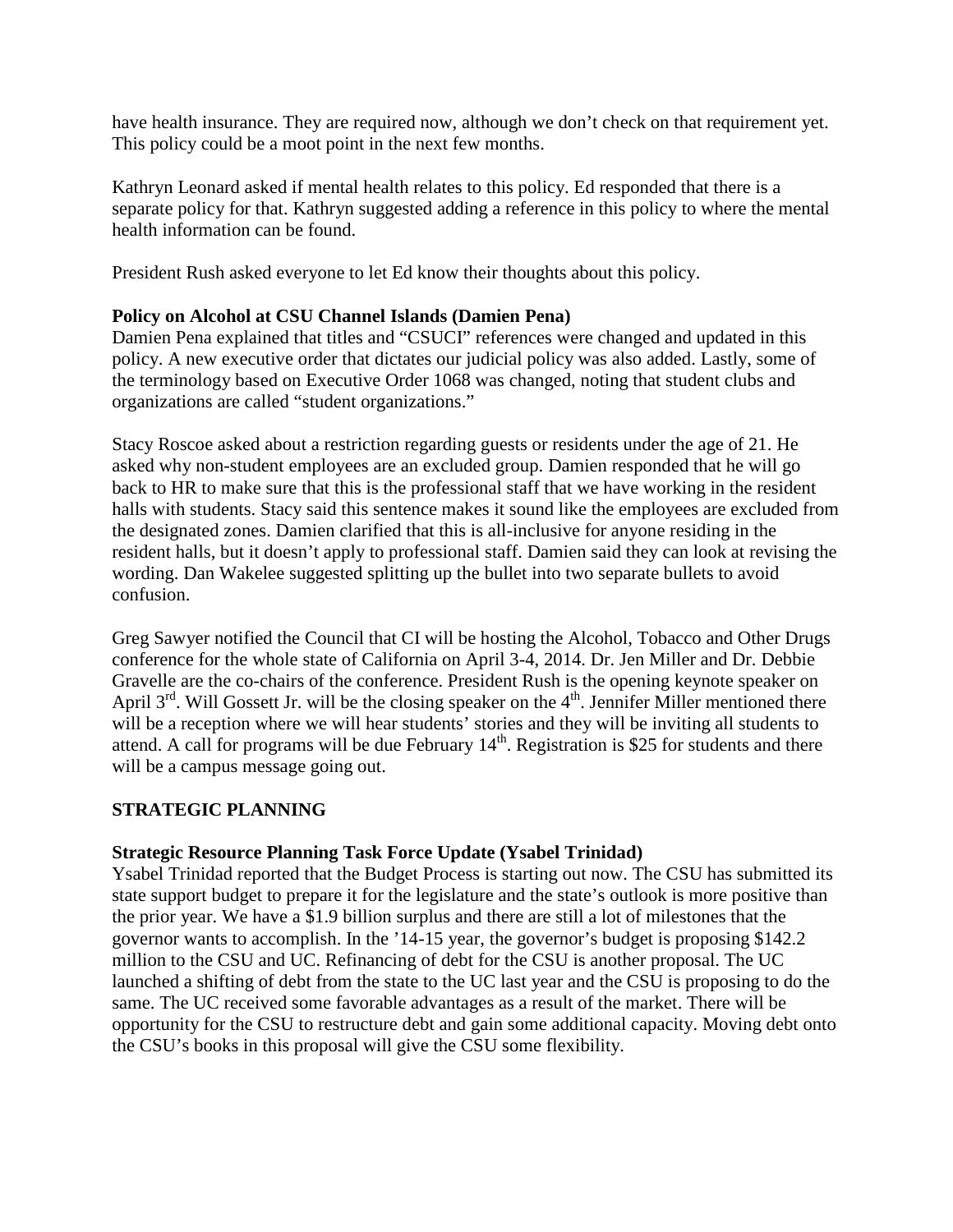The governor is proposing an Award for Innovation—a one-time \$50 million allocation for success. It can be demonstrated by 4-year graduation rate increases, bachelor degree completion rates and ease in transfers between community colleges and universities. There is also a recommendation on Cal Grants' impact and eligibility. The next step is the Governor's May revise.

Kathryn Leonard asked why moving the debt from the state to CSU is desirable. Ysabel Trinidad responded that the state's bond ratings are not as strong as the CSU and UC's. Moving the debt to the CSU will allow a refinancing of debt under their bond rating to capture savings to redeploy. The CSU has more flexibility with managing and reallocating that debt. We don't foresee the finance of the state level having the capacity to issue new debt for new buildings.

For the CI calendar, budget instructions went out in the beginning of December and divisions worked on their budgets. The task force will meet at the end of the month to get feedback and then the first review will start in Cabinet in March.

### **Strategic Planning Update (Gayle Hutchinson)**

Gayle Hutchinson reported that the steering committee has been divided into three themes:

- Improve Student Success (Leafstedt, Sawyer, Hutchinson)
- Strengthen the Academic Enterprise (Mozingo, Walker, Berman)
- Promote Sustainability (Grier, Trinidad, Chakraborty)

Each of the teams looked at proposed outcomes under each theme to find out if it's measurable and captures what we are. The next steps are to agree on the outcomes under each theme, reformat the proposed strategic plan and provide opportunity for feedback. In March, Gayle would like to bring forth a document for the PPPC to look at, as well as a calendar for feedback opportunity on campus.

# **OTHER**

# **WASC Update (Amy Wallace)**

Amy Wallace reported that all three WASC team compliance reports have been submitted, which she is reviewing now. There are a few things that we didn't have that will need to go up on the website. The only thing is with the web refresh coming soon, we need to ensure that everything is the same as on the report. The essay teams are making good progress. Updates on the five teams:

- 1. The Response to the Original Recommendation Team will be meeting with different areas, Cabinet members and divisions to talk about past recommendations and get a history.
- 2. The Undergraduate Team is making good progress. They will look at how we are meeting undergraduate outcomes and looking at strengths and weaknesses. We have to tell WASC how we're going to do something differently or better in the future.
- 3. The Graduate Team met last week. No update yet.